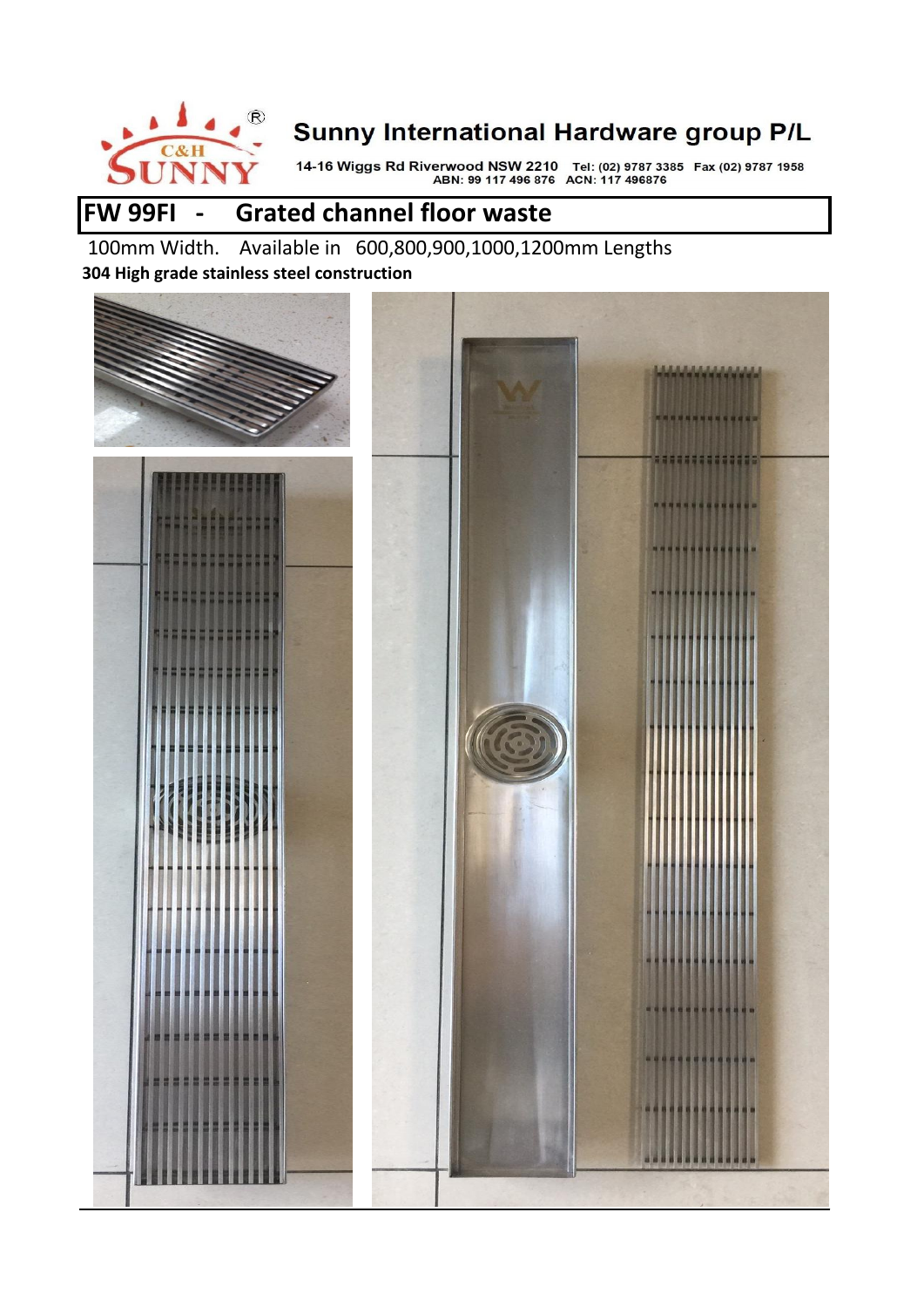

14-16 Wiggs Rd Riverwood NSW 2210 Tel: (02) 9787 3385 Fax (02) 9787 1958<br>ABN: 99 117 496 876 ACN: 117 496876

# **TL80ST - Tlie Insert channel floor waste**

 100mm Width. Available in 600,900,1000,1200mm Lengths **304 High grade stainless steel construction** 



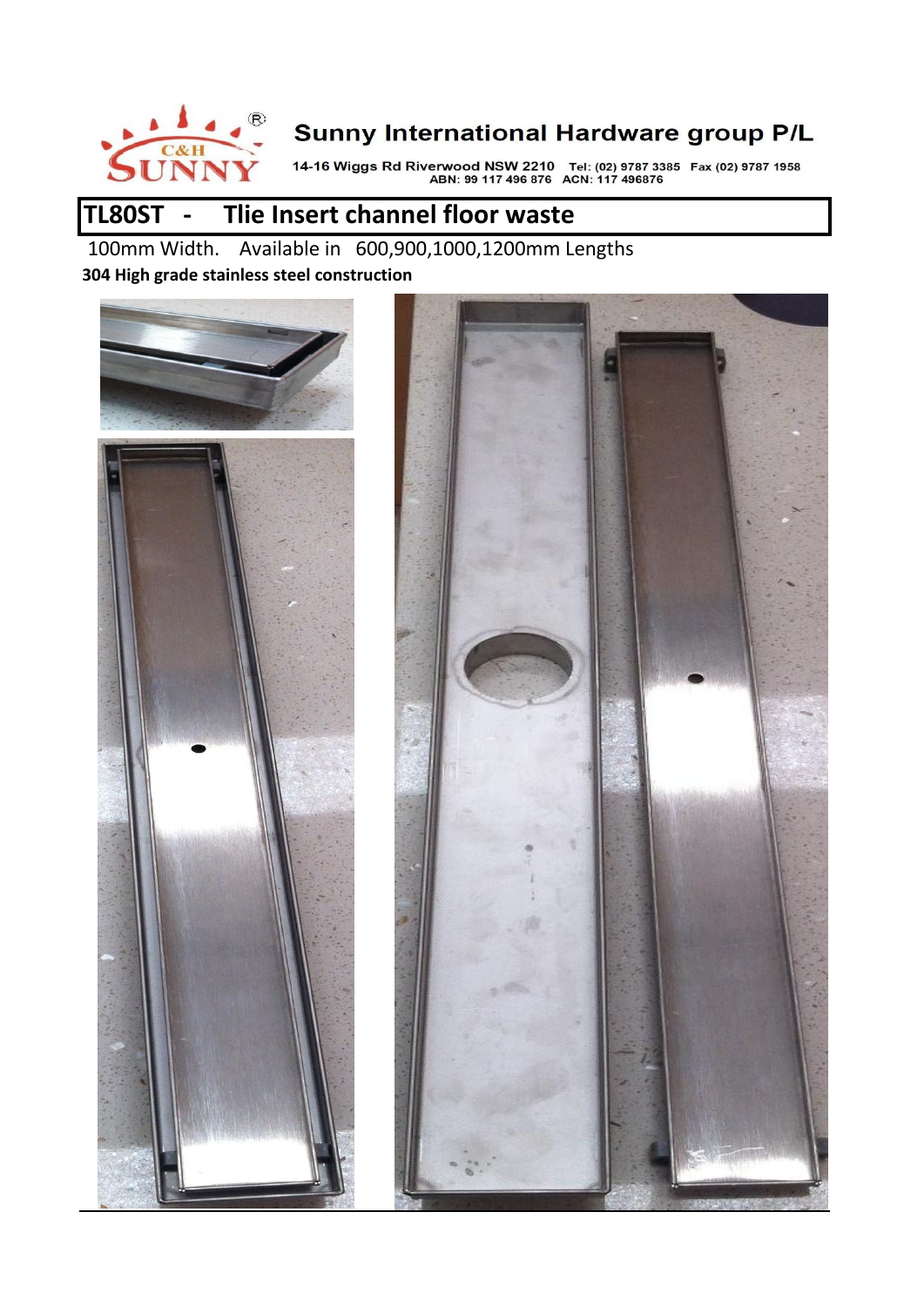

14-16 Wiggs Rd Riverwood NSW 2210 Tel: (02) 9787 3385 Fax (02) 9787 1958<br>ABN: 99 117 496 876 ACN: 117 496876

#### **Square floor waste**

## **GJ002-1**

 **High grade Brass construction**  Chrome finish 100mm X 100mm x 15mm

### **GJ002-1 BLK**

 **High grade Brass construction**  Electroplated Black finish 100mm X 100mm x 15mm







### **ST110-88**

 **High grade Brass construction**  Chrome finish 115mm X 115mm x 45mm





## **FW115**

**304 high grade stainless steel construction** 

115mm X 115mm x 30mm



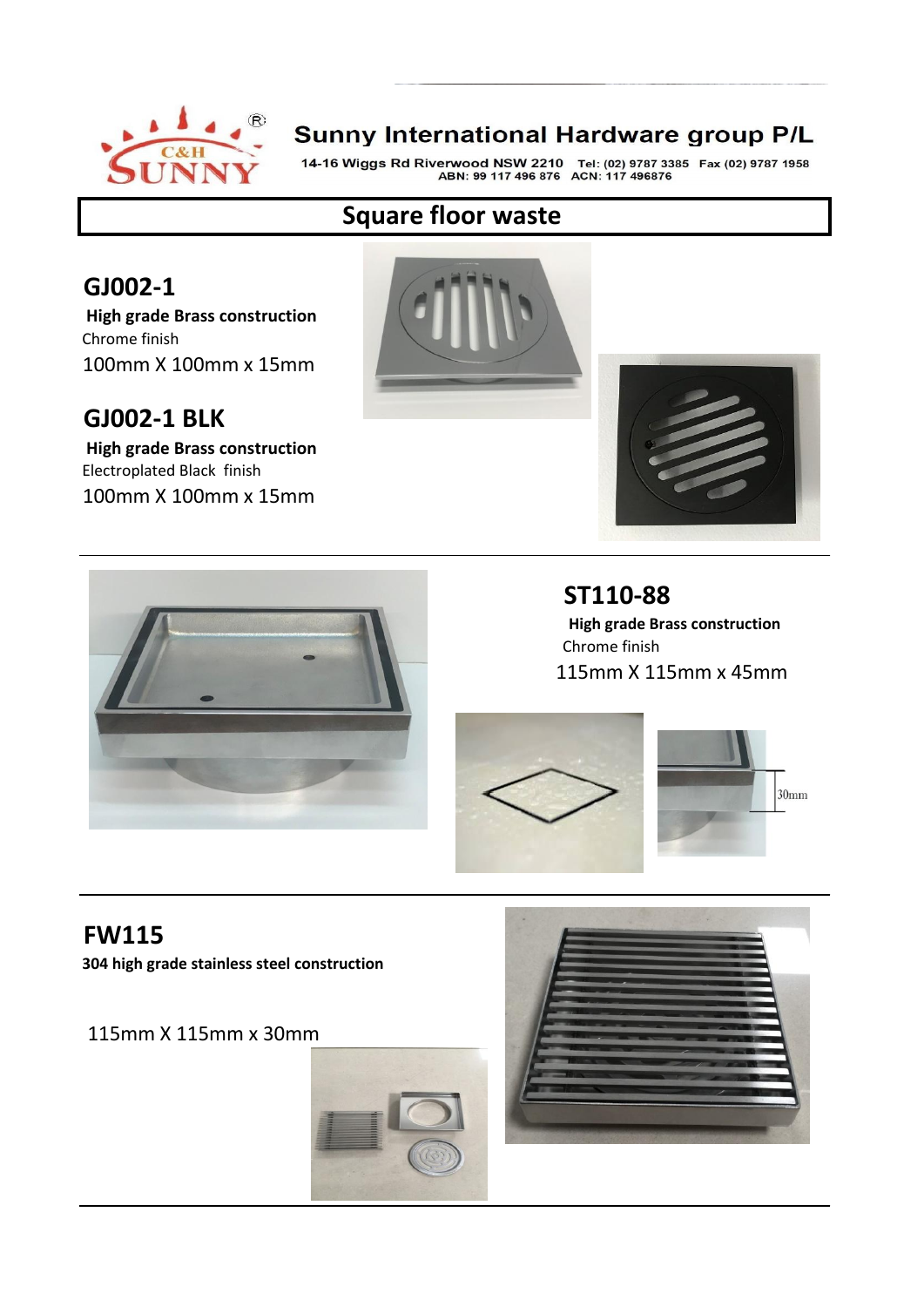

14-16 Wiggs Rd Riverwood NSW 2210 Tel: (02) 9787 3385 Fax (02) 9787 1958<br>ABN: 99 117 496 876 ACN: 117 496876

#### **Pop Up Waste**

# **SO 1 1/4**

**Brass construction** 



Chrome finish 32mm With 40mm adapter With or without Over flow

# **SO 1 1/2**

**Brass construction**  Chrome finish 40mm With or without Over flow







# **SO 1 1/4 Blk**

 **Brass construction**  Electroplated Black finish 32mm With or without Over flow

# **SO 1 1/2 Blk**

Brass construction Electroplated Black finish 40mm With or without Over flow

# **SO4U**

**Brass construction**  Chrome Finish

Universal fits most basins Bowls and baths 40mm Fits overflow and non overflow